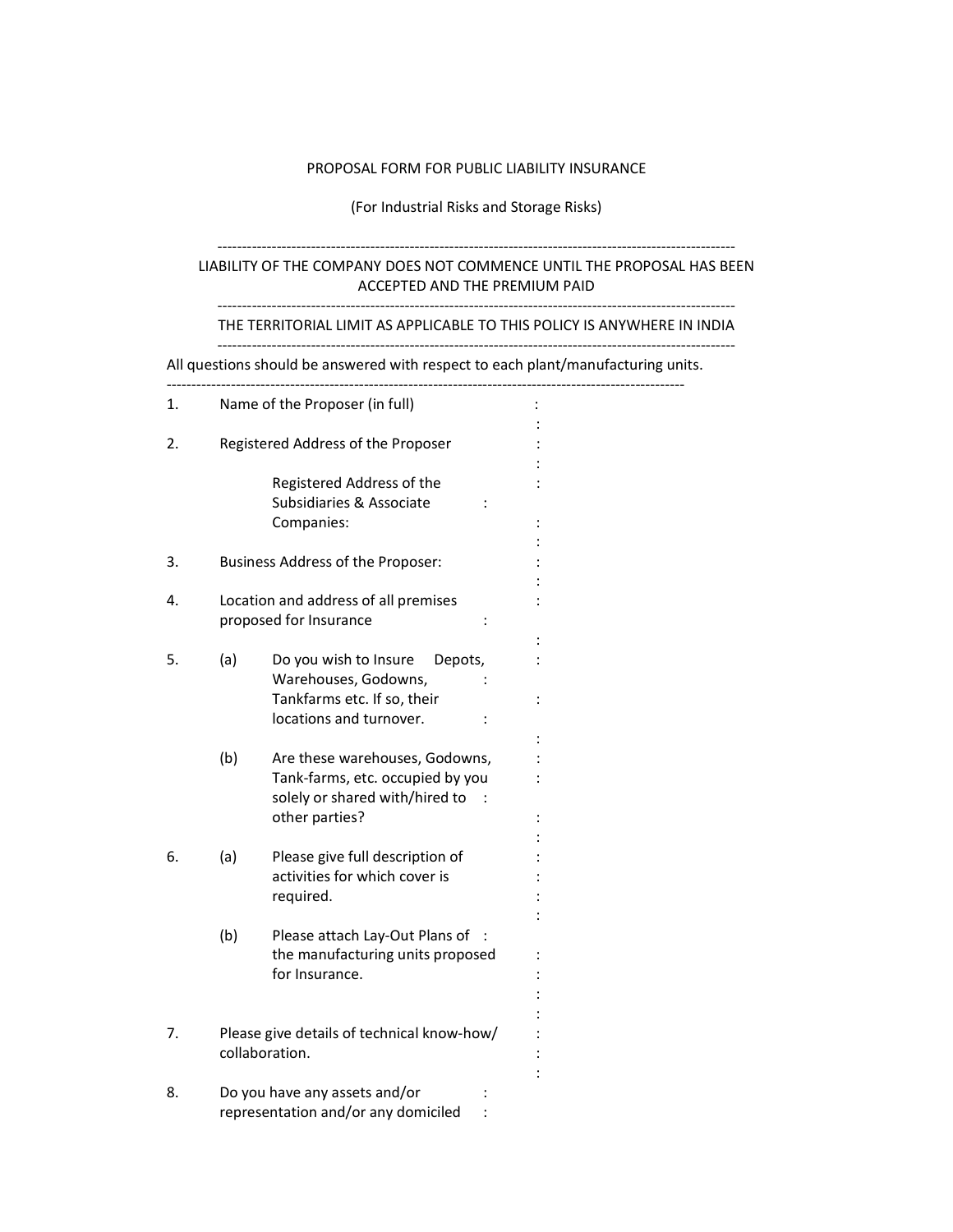|     |       | operations and/or activities and/or<br>association (financial, technical or                                                                         |  |
|-----|-------|-----------------------------------------------------------------------------------------------------------------------------------------------------|--|
|     |       | otherwise) in USA/ Canada & other<br>foreign countries?                                                                                             |  |
|     |       | If so, please furnish details of association.                                                                                                       |  |
| 9.  |       | How long have you been in the business?                                                                                                             |  |
| 10. | unit: | Please describe in brief surrounding<br>areas and third party property for each:                                                                    |  |
|     | (a)   | Industrial area within an approx.<br>radius of 2 kms.                                                                                               |  |
|     | (b)   | Agricultural area within an<br>approx. radius of 2 kms.                                                                                             |  |
|     | (c)   | Residential area within an<br>approx. radius of 2 kms.                                                                                              |  |
| 11. | (a)   | Do you handle or use gases,<br>pressure-storage, explosive,<br>hazardous substances,<br>asbestos, toxic, radioactive<br>materials and hydrocarbons? |  |
|     |       | If so, please give details of<br>their quantity, storage, handling<br>and precautions taken.                                                        |  |
|     | (b)   | Have you complied with statutory<br>provisions, rules and regulations<br>in respect of the above?                                                   |  |
| 12. | (a)   | Are the premises fenced and/or<br>locked?                                                                                                           |  |
|     | (b)   | What security arrangements are<br>available?                                                                                                        |  |
|     | (c)   | Are customers/ visitors permitted<br>unaccompanied on the premises?                                                                                 |  |
| 13. |       | Are the premises, plant & machinery<br>in sound condition and will they be<br>kept in good order? Please give<br>maintenance Schedule.              |  |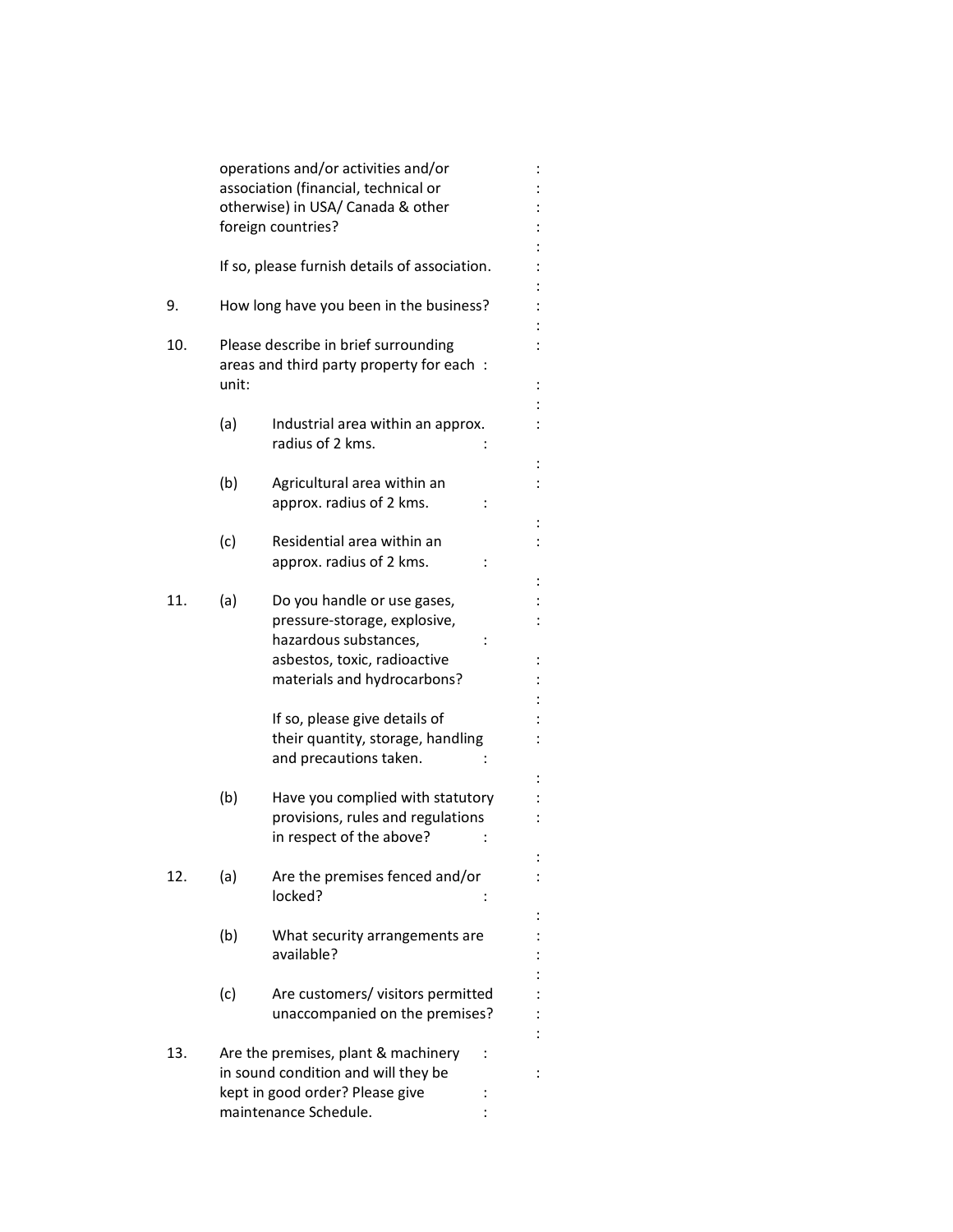| 14. | Is there a programme for the prevention |                                         |  |  |  |
|-----|-----------------------------------------|-----------------------------------------|--|--|--|
|     |                                         | of fire, explosion incidents?           |  |  |  |
|     |                                         |                                         |  |  |  |
|     |                                         | If so, please indicate $-$              |  |  |  |
|     | (a)                                     | - type of detection and alarm           |  |  |  |
|     |                                         | system                                  |  |  |  |
|     |                                         |                                         |  |  |  |
|     |                                         | - availability of service               |  |  |  |
|     |                                         | organization in case of such            |  |  |  |
|     |                                         | incidents (fire brigade,                |  |  |  |
|     |                                         | specialists in environmental            |  |  |  |
|     |                                         | protection and toxicology)              |  |  |  |
|     |                                         |                                         |  |  |  |
|     |                                         | - provisions made for supply of :       |  |  |  |
|     |                                         | energy, water etc. in an emergency      |  |  |  |
|     |                                         |                                         |  |  |  |
|     | (b)                                     | Is there any welding, gas               |  |  |  |
|     |                                         | cutting or hot work being               |  |  |  |
|     |                                         | undertaken? If so what are the :        |  |  |  |
|     |                                         |                                         |  |  |  |
|     |                                         | precautions taken?                      |  |  |  |
|     |                                         |                                         |  |  |  |
|     | (c)                                     | Is there any vibrations from            |  |  |  |
|     |                                         | heavy machinery? If so, what            |  |  |  |
|     |                                         | are the precautions taken?              |  |  |  |
|     |                                         |                                         |  |  |  |
|     | (d)                                     | Are the machines protected by :         |  |  |  |
|     |                                         | fences or guarded?                      |  |  |  |
|     |                                         |                                         |  |  |  |
|     | (e)                                     | Is there any possibility of             |  |  |  |
|     |                                         | leakage of chemical or gas              |  |  |  |
|     |                                         | resulting into injury to third          |  |  |  |
|     |                                         | party property damage and/or :          |  |  |  |
|     |                                         | bodily injury?                          |  |  |  |
|     |                                         |                                         |  |  |  |
|     |                                         | Is so, please give full details of :    |  |  |  |
|     |                                         | alarm system, preventive                |  |  |  |
|     |                                         | measures and particulars of             |  |  |  |
|     |                                         | periodical inspection.                  |  |  |  |
|     |                                         |                                         |  |  |  |
| 15. |                                         | Have any sub-contractors within         |  |  |  |
|     |                                         | the premises taken Public Liability     |  |  |  |
|     |                                         | Policy? If so, give full details.       |  |  |  |
|     |                                         |                                         |  |  |  |
| 16. |                                         | Please give claims history for the last |  |  |  |
|     |                                         | three years in the following format:    |  |  |  |
|     |                                         |                                         |  |  |  |
|     | Year                                    |                                         |  |  |  |
|     |                                         |                                         |  |  |  |
|     | No. of claims                           |                                         |  |  |  |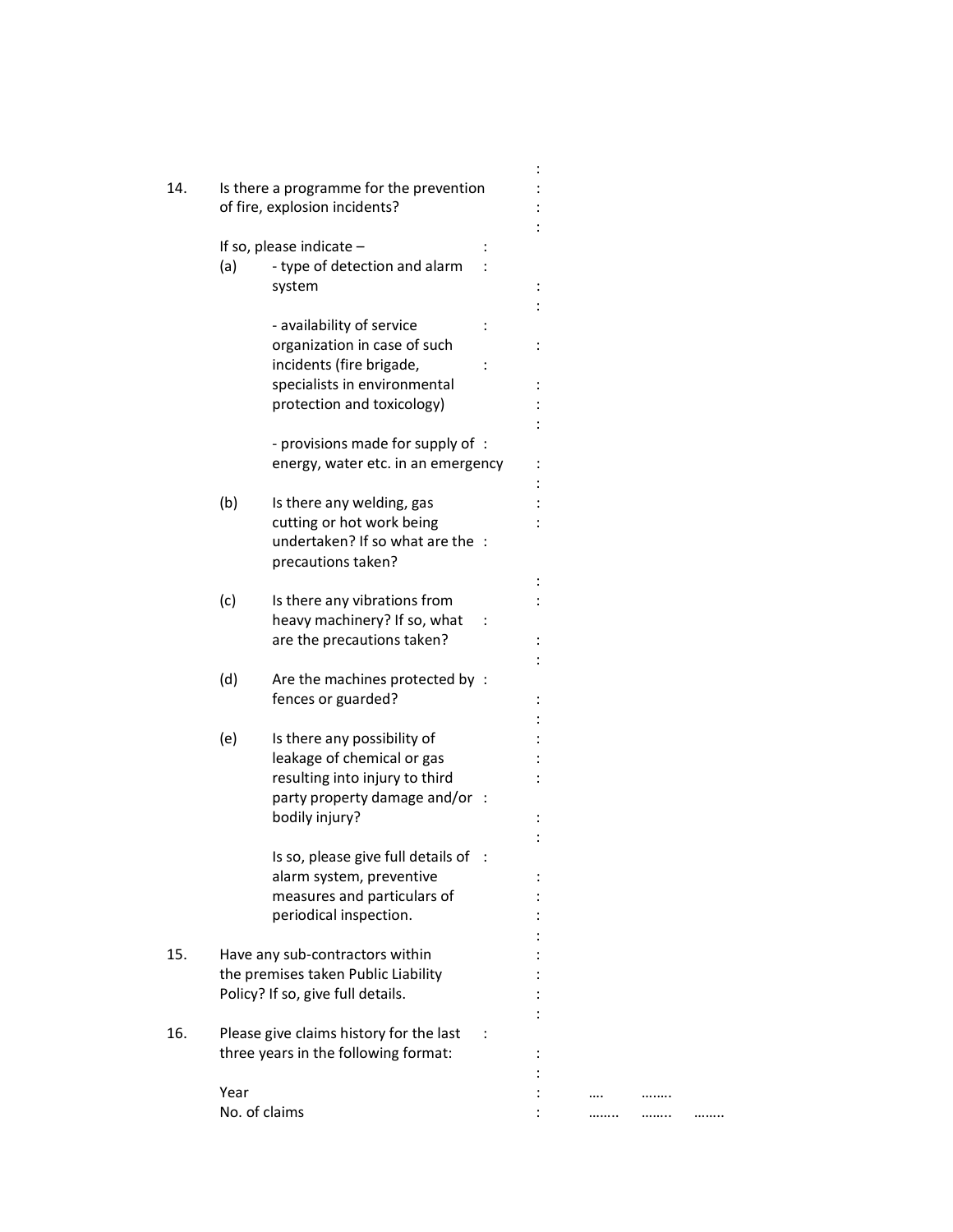|     |             | Total amount paid: |                                       |  | Rs. | Rs. | Rs. |
|-----|-------------|--------------------|---------------------------------------|--|-----|-----|-----|
|     |             |                    | Bodily injury                         |  |     |     |     |
|     |             |                    | Property damage                       |  |     |     |     |
|     |             |                    | Cost of Defence actions               |  |     |     |     |
|     |             |                    |                                       |  |     |     |     |
|     |             |                    | Total amount of pending claims:       |  |     |     |     |
|     |             |                    | Bodily injury                         |  |     |     |     |
|     |             |                    | Property damage                       |  |     |     |     |
|     |             |                    | Cost of defence actions               |  |     |     |     |
|     |             |                    |                                       |  |     |     |     |
| 17. |             |                    | Are you aware of any incidents,       |  |     |     |     |
|     |             |                    | conditions, defects, circumstances or |  |     |     |     |
|     |             |                    | suspected defects which may result    |  |     |     |     |
|     | in a claim? |                    |                                       |  |     |     |     |
|     |             |                    |                                       |  |     |     |     |
| 18. | (a)         |                    | Has your proposal or renewal          |  |     |     |     |
|     |             |                    | been declined or premium              |  |     |     |     |
|     |             |                    | been increased or special terms       |  |     |     |     |
|     |             |                    | been imposed by any insurer? :        |  |     |     |     |
|     |             |                    | If so, please give particulars.       |  |     |     |     |
|     |             |                    |                                       |  |     |     |     |
|     | (b)         |                    | Are you at present insured under      |  |     |     |     |
|     |             |                    | the Public Liability Policy:-         |  |     |     |     |
|     |             |                    |                                       |  |     |     |     |
|     | (i)         |                    | for premises risk?                    |  |     |     |     |
|     | (ii)        |                    | for transportation risk?              |  |     |     |     |
|     |             |                    |                                       |  |     |     |     |
|     | (iii)       |                    | if so, please give details            |  |     |     |     |
|     | (c)         |                    | Do you have a Public Liability        |  |     |     |     |
|     |             |                    | Insurance Policy as per the           |  |     |     |     |
|     |             |                    | Public Liability Insurance            |  |     |     |     |
|     |             |                    | Act, 1991? If so, please furnish-:    |  |     |     |     |
|     |             |                    |                                       |  |     |     |     |
|     | (i)         |                    | Name and address of the               |  |     |     |     |
|     |             |                    | <b>Insurance Company</b>              |  |     |     |     |
|     | (ii)        | Policy No.         |                                       |  |     |     |     |
|     |             |                    |                                       |  |     |     |     |
|     | (iii)       |                    | Amount of premium paid                |  |     |     |     |
|     |             |                    | (Please enclose a certified copy:     |  |     |     |     |
|     |             |                    | of the receipt for payment of         |  |     |     |     |
|     |             |                    | premium excluding the                 |  |     |     |     |
|     |             |                    | contribution to the Environmental     |  |     |     |     |
|     |             |                    | Relief Fund)                          |  |     |     |     |
|     |             |                    |                                       |  |     |     |     |
| 19. |             |                    | Please give details of -              |  |     |     |     |
|     |             |                    |                                       |  |     |     |     |
|     |             | (a)                | On site emergency plan:               |  |     |     |     |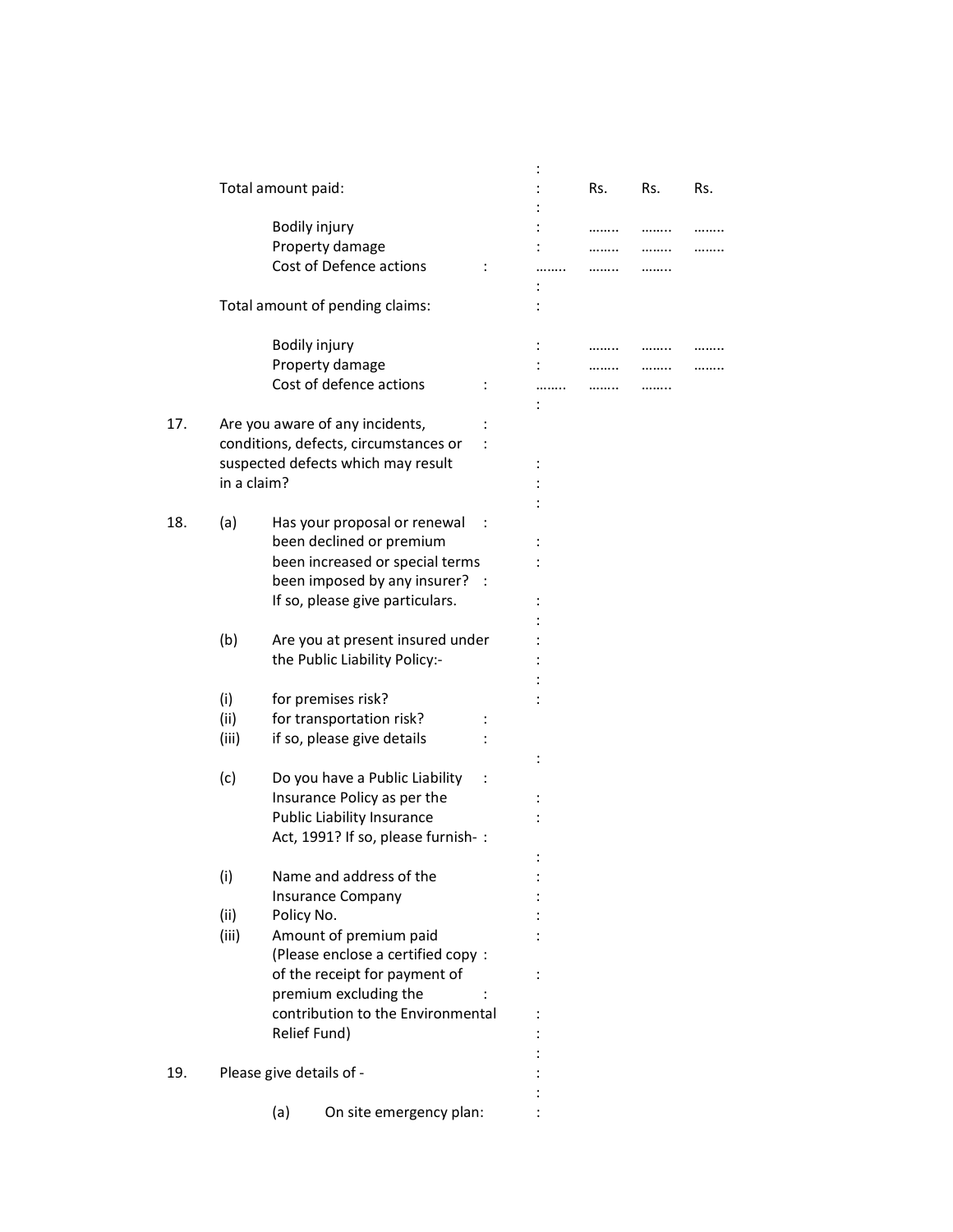|     |           | (b)<br>Off site emergency plan:                                                                                                     |     |                                                 |
|-----|-----------|-------------------------------------------------------------------------------------------------------------------------------------|-----|-------------------------------------------------|
| 20. |           | Please give (unit-wise)                                                                                                             |     |                                                 |
|     |           | Estimated total annual wages:<br>Total No. of staff employed:                                                                       |     |                                                 |
| 21. |           | Please give (unit-wise)                                                                                                             |     |                                                 |
|     | (a)       | Actual annual sales turnover of:<br>last year:                                                                                      | Rs. |                                                 |
|     | (b)       | Estimated annual sales turnover<br>for the proposed year of insurance:                                                              |     |                                                 |
| 22. | required: | Please indicate the limit of indemnity                                                                                              |     |                                                 |
|     | (a)       | Any one accident:                                                                                                                   |     | Rs.                                             |
|     | (b)       | Aggregate during the Policy period                                                                                                  |     | Rs.                                             |
| 23. |           | Please indicate the Voluntary Excess<br>(This Excess will apply to each and<br>every claim)                                         |     | per cent of limit of<br>Indemnity per accident. |
| 24. |           | Do you require extension of Public<br>Liability cover for transportation of<br>materials and/or dangerous/<br>hazardous substances? |     |                                                 |
|     |           | If so, specify $-$                                                                                                                  |     |                                                 |
|     | (a)       | particulars of such materials;                                                                                                      |     |                                                 |
|     | (b)       | expected turnover of such<br>materials in transit in a year<br>(incoming raw materials and<br>despatch of finished products) :      |     |                                                 |
|     | (c)       | Whether pollution risk required :                                                                                                   |     |                                                 |
|     | (d)       | mode of transportation (whether<br>by road/rail/pipeline)                                                                           |     |                                                 |
|     | (e)       | Limits of indemnity required<br>(This should form part of overall:<br>indemnity limits as required<br>under question No. 22 above)  |     |                                                 |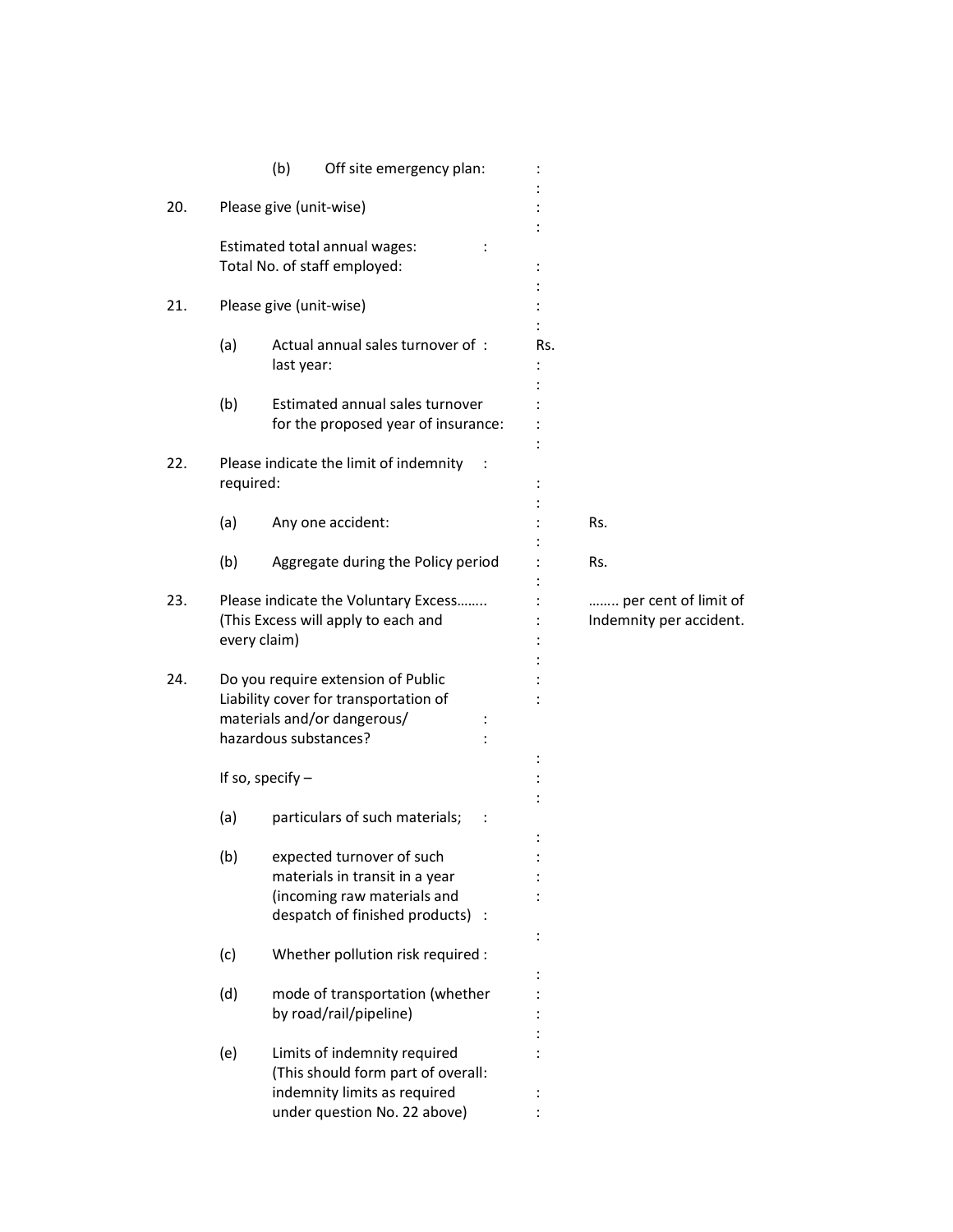|     |     | (i)          | Any one accident                                                                                                                 | Rs. |
|-----|-----|--------------|----------------------------------------------------------------------------------------------------------------------------------|-----|
|     |     | (ii)         | Aggregate during the policy<br>period:                                                                                           |     |
|     |     |              | (Note: this transportation<br>coverage is applicable                                                                             |     |
|     |     |              | only for full load - part :<br>load is not covered                                                                               |     |
|     |     |              | If by pipe line, state -                                                                                                         |     |
|     |     | (i)          | dimensions of the pipe; :                                                                                                        |     |
|     |     | (ii)         | total length of the pipe; :                                                                                                      |     |
|     |     | (iii)        | terminal points;                                                                                                                 |     |
|     |     | (iv)         | whether underground/:<br>overhead/submerged                                                                                      |     |
|     |     | (v)          | system of supervision<br>and monitoring pipe lines<br>against leakage/damage                                                     |     |
|     |     | (vi)         | Lay out of pipeline<br>showing surrounding<br>areas alongside the route                                                          |     |
| 25. | (a) | by pipeline? | Is effluent discharged from<br>your plant outside the premises                                                                   |     |
|     | (b) |              | Is such effluent treated before<br>discharge in an effluent<br>treatment plant conforming to :<br>the prevailing pollution laws? |     |
|     | (c) |              | Do you require coverage for such<br>effluent discharge?                                                                          |     |
|     | (d) |              | If yes, what is the length of<br>pipeline from the compound<br>wall of your premises to the<br>disposal point"                   |     |
| 26. |     |              | Do you require Accidental Pollution<br>Cover? If so, please submit details as                                                    |     |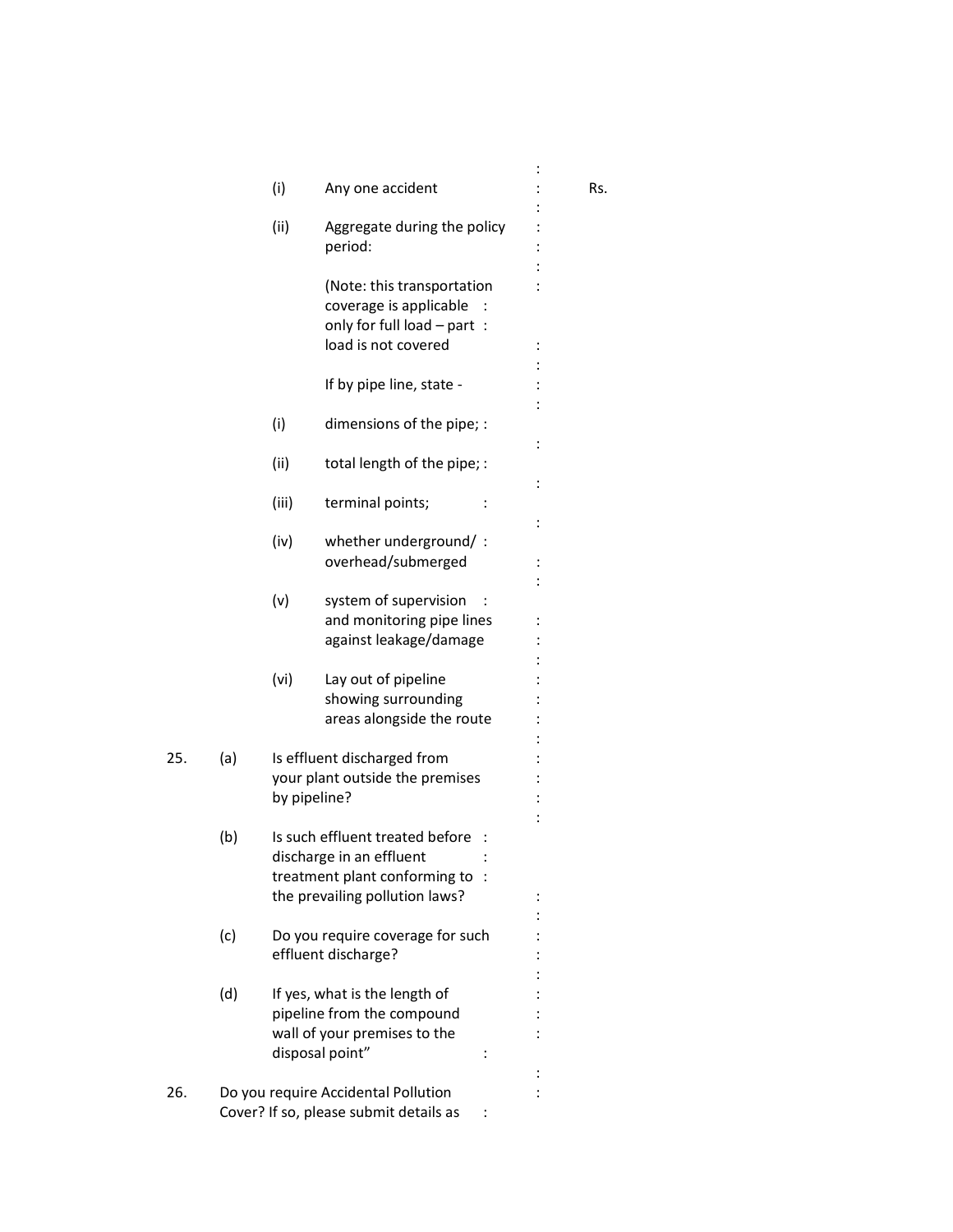|     | per additional questionnaire attached. :                                                                                    |                                 |                                                                               |                     |         |  |  |
|-----|-----------------------------------------------------------------------------------------------------------------------------|---------------------------------|-------------------------------------------------------------------------------|---------------------|---------|--|--|
| 26. | Policy period required                                                                                                      |                                 | From $\begin{array}{c} \boxed{\phantom{2}} \end{array}$ (date)<br>$to$ (date) |                     |         |  |  |
| 27. | PAN CARD Number (10 Digit Number)                                                                                           |                                 |                                                                               |                     |         |  |  |
| 28. | Sources of funds:                                                                                                           |                                 |                                                                               |                     |         |  |  |
|     | Salary                                                                                                                      | <b>Business</b>                 | Other (Please Specify)                                                        |                     |         |  |  |
|     |                                                                                                                             |                                 |                                                                               |                     |         |  |  |
|     | <b>Additional Details: (compulsory)</b><br>Nationality:<br>Indian<br>$Non-Indian$<br>If Non-Indian, please specify Country: |                                 |                                                                               |                     |         |  |  |
|     | Type of Organization                                                                                                        |                                 |                                                                               |                     |         |  |  |
|     | Corporations $\Box$ Governments $\Box$ Non Governmental Organizations $\Box$                                                |                                 |                                                                               |                     | Society |  |  |
|     | International Organization L                                                                                                | $Trust \Box$ Partnership $\Box$ |                                                                               | Cooperatives $\Box$ |         |  |  |
|     | Section 25 Company                                                                                                          |                                 |                                                                               |                     |         |  |  |

## Declaration (in respect of all sections)

I / We do hereby solemnly declare and state that all information given above is true to my / our knowledge. In case such information is found at any time in future to be false or misleading or it is found by the insurer that I / We have not disclosed any fact which is material to the assessment of the risk, the insurance cover granted to me / us shall be deemed to be null and void and I / We shall not be entitled to any benefit hereunder.

I/we herby confirm that all premiums have been/will be paid from bonafide sources and no premiums have been/will be paid out of proceeds of crime related to any of the offence listed in Prevention of Money Laundering Act, 2002.